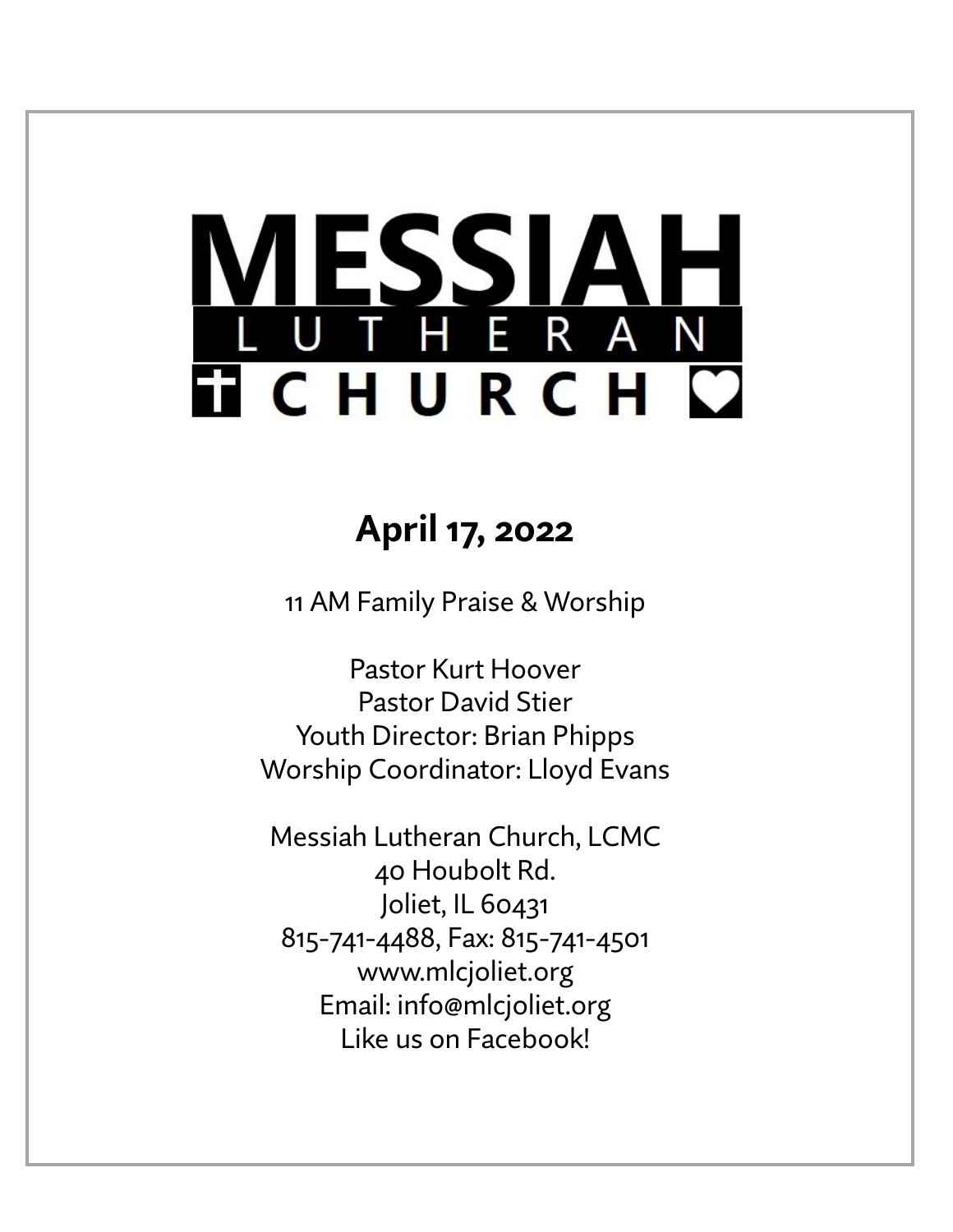### **WORSHIP TODAY**

### **Call To Worship**

**Video:** "Empty"

### **Welcome/Announcements**

**Worship Through Songs**

### **Worship Through Confession & Giving**

Text prayer requests to 815-369-0070

### **Children's Message**

### **Worship Through Hearing God's Word**

**Message "Three Words Answering Three Questions" By Pastor David Stier**

(Copies of today's sermon are available in the narthex or online at mlcjoliet.org)

**Special Music:** "Follow Me"

### **Prayers of Intercession**

### **Communion**

### **Worship Through the Lord's Prayer**

### **Closing Song**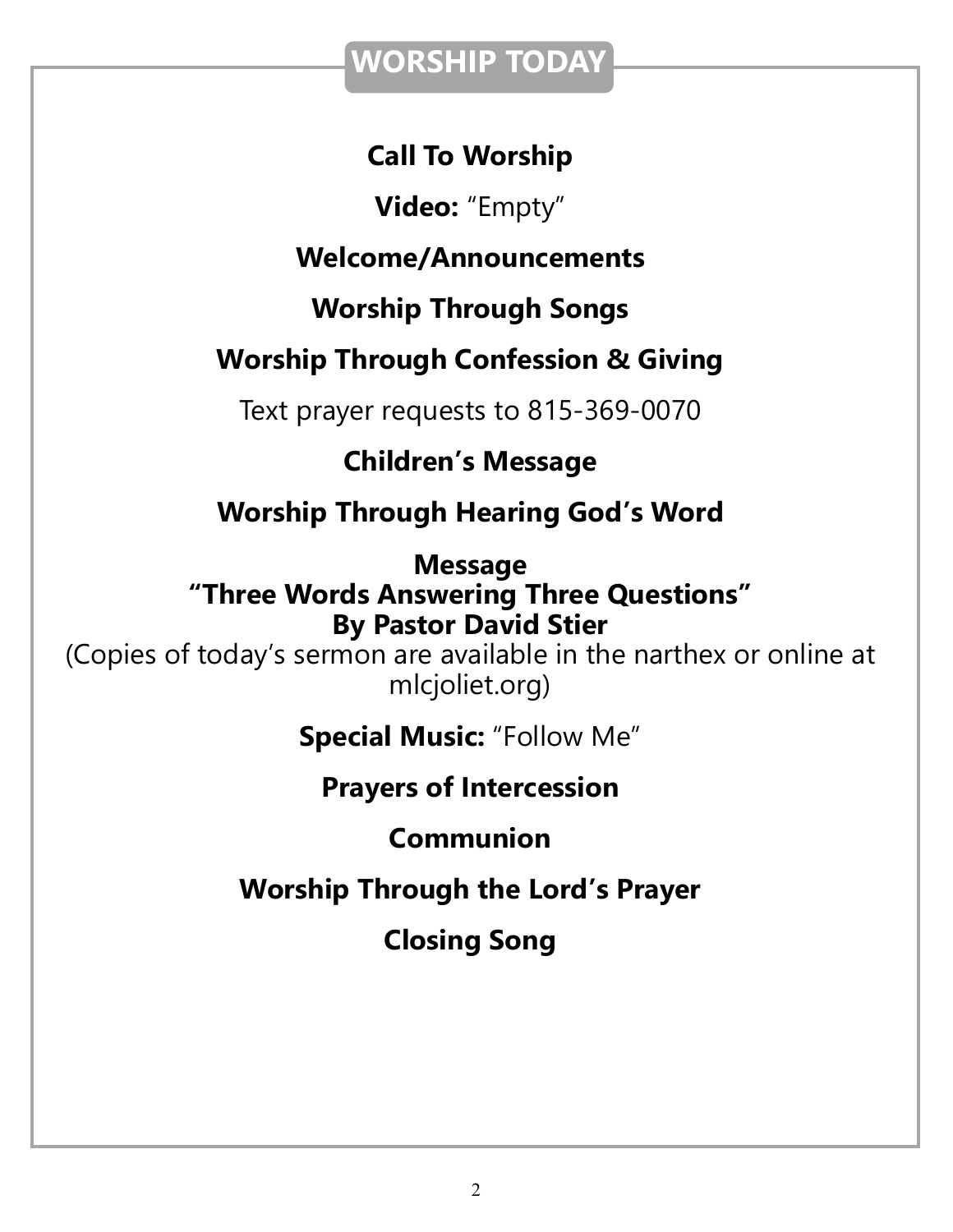### **SCRIPTURE READING**

**OUR FIRST GOSPEL LESSON Luke 24: 1-12 (NLT)** 

*Reader: Doug Potts*

But very early on Sunday morning the women went to the tomb, taking the spices they had prepared. <sup>2</sup> They found that the stone had been rolled away from the entrance.  $3\text{ So}$ they went in, but they didn't find the body of the Lord Jesus.  $4\text{ Ås}$  they stood there puzzled, two men suddenly appeared to them, clothed in dazzling robes.

 $5$ The women were terrified and bowed with their faces to the ground. Then the men asked, "Why are you looking among the dead for someone who is alive?  $6$  He isn't here! He is risen from the dead! Remember what he told you back in Galilee,  $^7$  that the Son of  $Man^{[b]}$  $Man^{[b]}$  $Man^{[b]}$  must be betrayed into the hands of sinful men and be crucified, and that he would rise again on the third day."

 $8$ Then they remembered that he had said this.  $9$  So they rushed back from the tomb to tell his eleven disciples—and everyone else—what had happened.<sup>10</sup> It was Mary Magdalene, Joanna, Mary the mother of James, and several other women who told the apostles what had happened.  $11$  But the story sounded like nonsense to the men, so they didn't believe it.<sup>12</sup> However, Peter jumped up and ran to the tomb to look. Stooping, he peered in and saw the empty linen wrappings; then he went home again, wondering what had happened.

### **OUR SECOND GOSPEL LESSON**

#### **John 8:39-58 (NLT)**

<sup>39</sup> "Our father is Abraham!" they declared.

"No," Jesus replied, "for if you were really the children of Abraham, you would follow his example. <sup>40</sup> Instead, you are trying to kill me because I told you the truth, which I heard from God. Abraham never did such a thing.  $41$  No, you are imitating your real father."

They replied, "We aren't illegitimate children! God himself is our true Father."

 $42$  Jesus told them, "If God were your Father, you would love me, because I have come to you from God. I am not here on my own, but he sent me.  $43$  Why can't you understand what I am saying? It's because you can't even hear me!  $44$  For you are the children of your father the devil, and you love to do the evil things he does. He was a murderer from the beginning. He has always hated the truth, because there is no truth in him. When he lies, it is consistent with his character; for he is a liar and the father of lies.  $45$  So when I tell the truth, you just naturally don't believe me! <sup>46</sup> Which of you can truthfully accuse me of sin? And since I am telling you the truth, why don't you believe me? <sup>47</sup> Anyone who belongs to God listens gladly to the words of God. But you don't listen because you don't belong to God."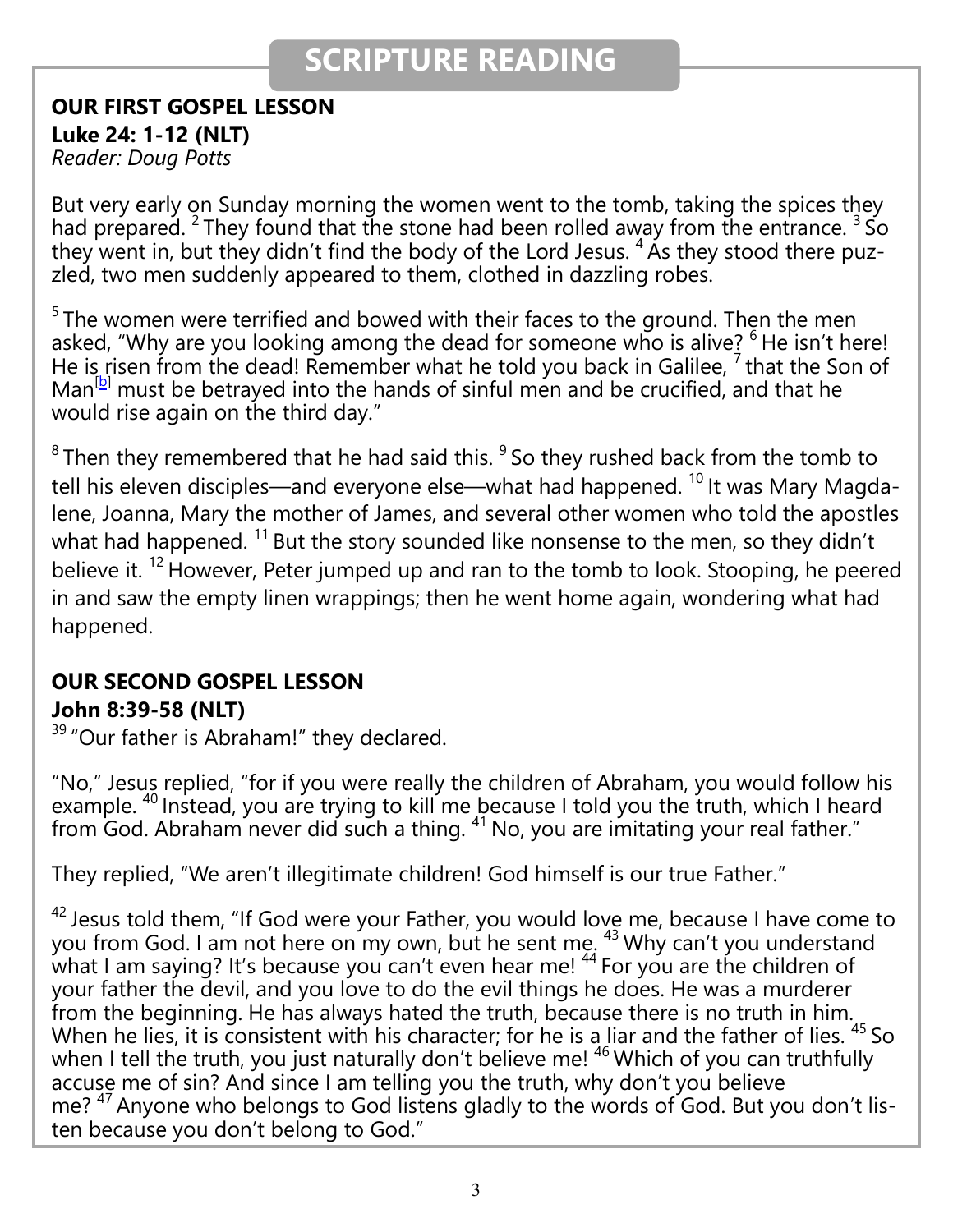### **ANNOUNCEMENTS**

### **MLC NEWS**

#### **CONNECT WITH MESSIAH**

We have a new way that you can connect with us! You can use this QR code to let us know you're new, tell us that you're interested in next steps at MLC, submit prayer requests, fill out a connection card, and give online. Scan it now to connect with MLC.



#### **ONLINE GIVING**

Online giving is an easy way to give to MLC, and there are three ways to do it: 1) Go to this link: churchcenter.com/giving 2) Download the Church Center app on your phone or tablet. 3) Text your dollar amount (with a dollar sign in front of it) to 84321.

#### **OFFICE HOURS**

The church office will be closed all of next week.

#### **YOUTH CHOIR**

The Youth Choir will practice on Wednesday nights at 6:00 – 6:30 pm (right before AWANA and Head 2 Heart). Your child ages Kindergarten – 8th grade can worship the Lord through song with their friends. Our performances will usually happen once a month at the 9:30 and ll:00 Sunday services. Please email Sherri Unyi at unyi86@comcast.net to register your child.

#### **Join us next Sunday as Pastor David Nygard joins us for preaching all three services.**

### **GET INVOLVED**

#### **MEMORY BEARS**

The Memory Bears Life Group meets together once a month to make teddy bears out of clothing from people who have passed away to comfort the grieving. We also make and sell bears once a year to raise money for supplies and children's charities. With the lost time with Covid and orders having not slowed down, we really could use your help!

#### **MESSIAH QUILTERS**

Our next regular meeting will be on Tuesday, April 19th, 2022 from 9 am – 12 pm. We have so many quilts ready to be tied and you don't need any sewing or quilting experience to help us. If you are unable to join us and would like to sew at home, we have kits ready for you to sew.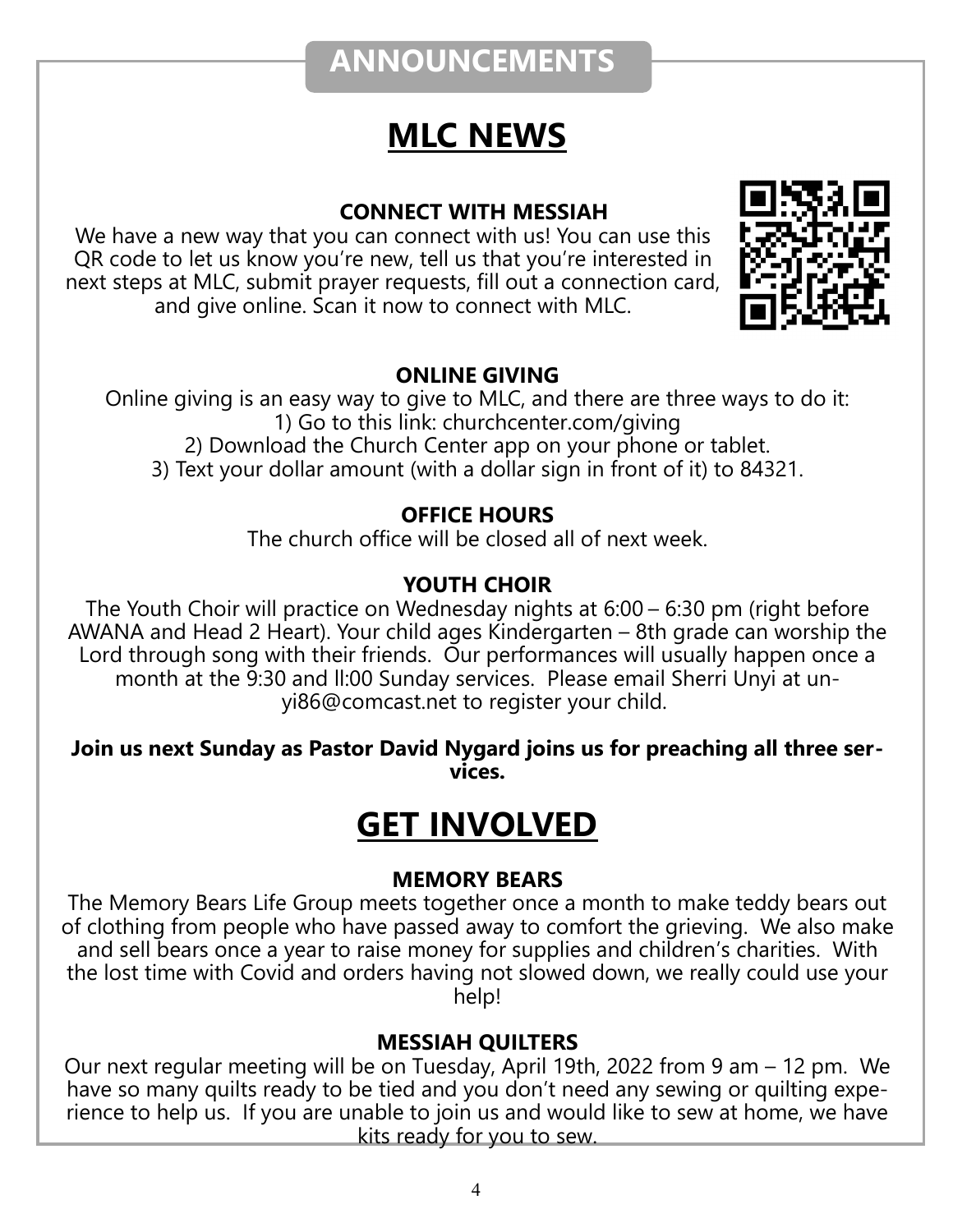We are in need of any size sheets. Please be sure they are without rips, tears or stains. We can also use the pillowcases as we stuff them with our fabric scraps and make dog/ cat beds for the animal shelter. There is a basket in the narthex to put them in. Contact Kathy Mueller (815-953-6601) at scpbklane@aol.com for more information or any questions you may have. Drop by and see what we are doing.

#### **MEAL TRAIN**

We all know someone who may be overwhelmed during a difficult time. Perhaps an illness, surgery, loss of a family member or a job or the challenge of a new baby. Messiah is forming a Meal Train for anyone who would like to prepare and deliver a meal or need a meal. To sign up for the Meal Train team or request a Meal Train, please visit mlcjoliet.org/meal-train.

### **MLC MESSIAH KIDS**

#### **MESSIAH KIDS REMIND GROUP**

What is Remind? A texting program where can keep you updating on what's going on. Parents of Sunday School aged children (Kindergarten through sixth grade), you can join the Messiah Kids Remind group by texting the code mlcmk to 81010.

#### **MESSIAH KIDS SUNDAY SCHOOL**

Messiah Kids Sunday school continues next Sunday at 9:30 on the 2nd floor.

#### **MESSIAH KIDS SUNDAY 11 AM**

Messiah Kids happens during the 11 am service, right after the children's message. Just sign in at the kiosk in the narthex.

#### **VACATION BIBLE SCHOOL IS BACK!**

VBS registration is NOW OPEN!! Kids entering 4 yr old preschool-6th grade are welcome to attend on June 6th-10th. All registrations and payments will be made online this year. Please visit the Messiah website for the link and more info. Volunteer signups are also online. We need help in all areas all week and also for our Sunday Funday on June 12th after the 11:00 service. Please like our Facebook page **Messiah Lutheran Joliet VBS 2022** for updates and needs. Contact Lori Spielman at 708-204-9755 or [Lspielman75@yahoo.com](mailto:Lspielman75@yahoo.com) with any questions.

### **MLC STUDENT MINISTRY**

#### **HEAD2HEART (Wednesdays at 6:15 pm)**

Middle school students confirmation class.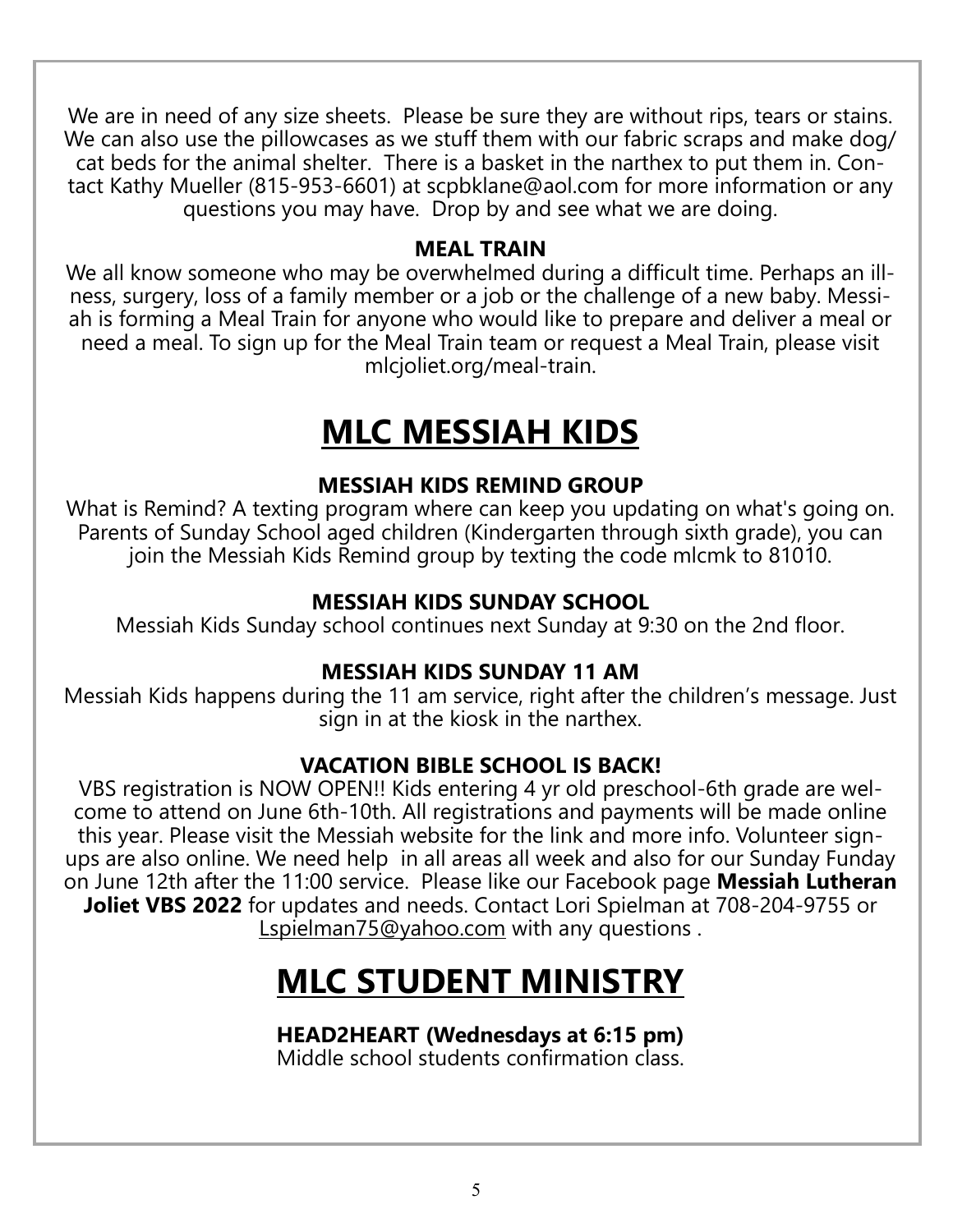#### **HIGH SCHOOL SUNDAY SCHOOL (Sundays at 9:30 am)**

HSSS continues this week.

#### **SUMMER CELEBRATION (Wednesdays in May from 6-8 pm)**

Summer Celebration is a time to for the students to come by play games, eat food, and celebrate summer vacation! It goes through the month of May, and the ages are 6th-12 grades.

#### **CENTER LAKE BIBLE CAMP (June 26th-July 1st)**

For 5th-8th grade. This is where students go to learn about the Bible while experiencing God in nature. Be sure to come to the parent info meeting March 20th or sign up online at https:// www.centerlake.org/middleschoolcamps.

#### **HIGH ADVENTURE TRIP (July 17th-July 23rd)**

For 9th-12th grade. This is a time for the High school to go to WV. to Alpine Ministries to experience God in nature and adventure. We will go white water rafting, repelling, and traverse a high ropes course. Need more info? Reach out to Brian at brian@mlcjoliet.org

#### **EVENTS**

#### **STAY AND PLAY (Tuesdays 9:30 -11:30 am)**

Stay and Play is a weekly playgroup for kids 5 and under. Bring the kids and enjoy coffee on us, Feel free to bring snacks and drinks., Parent/caregiver must stay, Waiver required. Large open space to run and play Lots of toys and ride-ons. Check out the group on Facebook: facebook.com/groups/mlc.playgroup . Volunteers needed. Let the office know if you can help.

#### **PRAYER GROUP (Thursdays at 10 am)**

In the Fireside Room. Email pastor.stier@mlcjoliet.org for more information.

#### **INSIGHT ADULT BIBLE STUDY (Sundays at 9:30 am)**

There is no Insight today.

#### **MEN'S BIBLE STUDY (Tuesday, April 26th at 6:30 pm)**

Hey guys, need to connect with other Christian men? Feeling that you are just missing something? After a lot of prayer and seeking God's will, Messiah will once again have a men's ministry. We're calling it Messiah Men. We'll meet a few times a month and even do some guy trips and gatherings. Come check us out! Our goal isn't to add another commitment to your life; it's to help ease your burden so you can be the man God wants you to be.

#### **DISCOVERING YOUR SPIRITUAL GIFTS**

Pastor Stier will be leading this three-week class starting Sunday, April 24th at 9:30 am. Every Christian has been given supernatural abilities called spiritual gifts to glorify God and be used by Him, and one day we will give an account for how well we used them. We read about them all over the New Testament, but the responsibility is on us to unwrap them and figure out where to use them. This class will not only help you understand what spiritual gifts are but will also help you discover yours and how to put them to use for God's glory. All are wel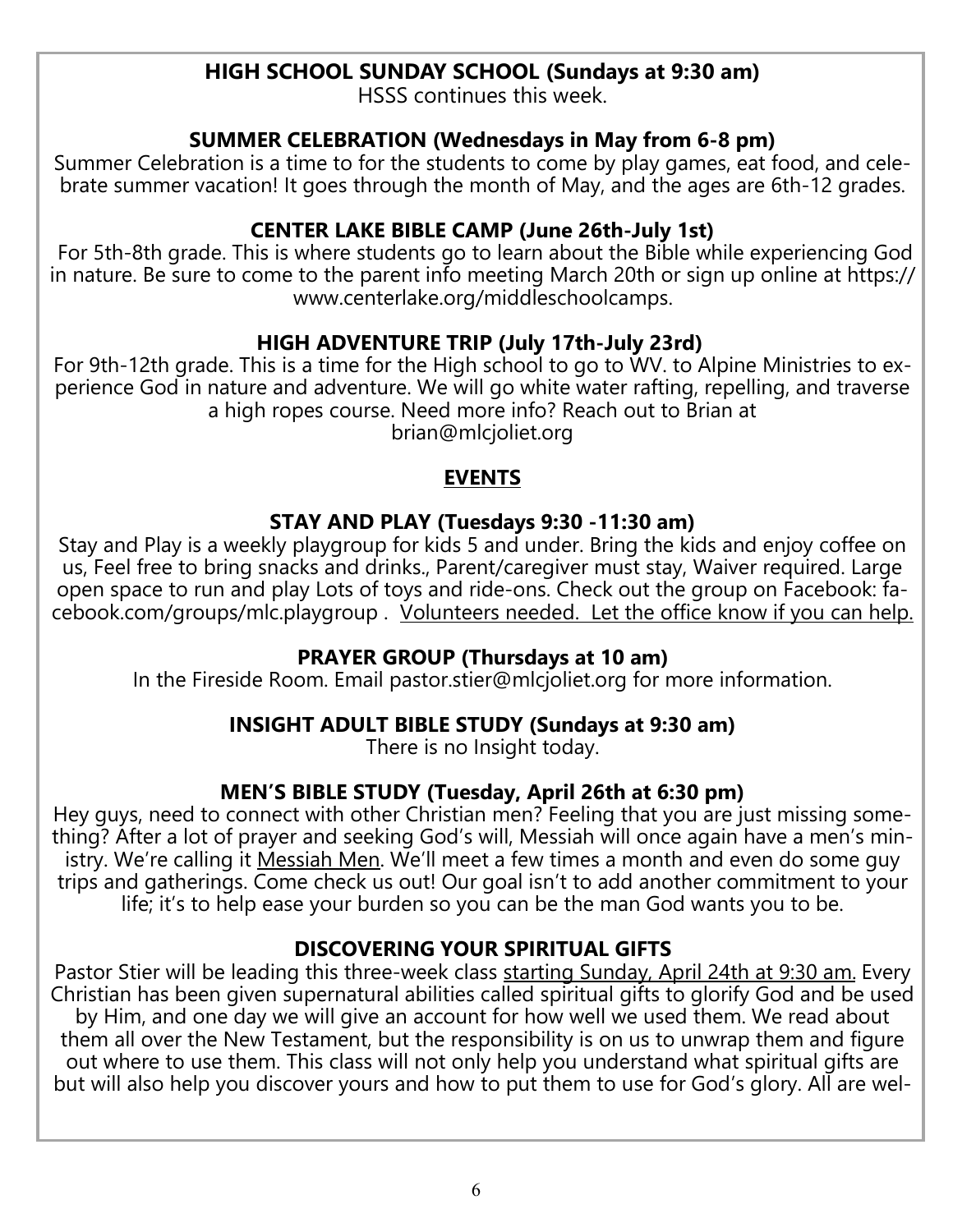come. If you did the intensive 90 minute class in February, this class will still be good for you to attend, because we'll have more time to dig into what God is doing.

#### **AFGHAN FAMILY RESETTLEMENT TEAM**

Please contact Mike Brown if you have interest in being part of a team exploring an opportunity to help resettle a refugee family from Afghanistan.

### **NEXT STEPS**

Take advantage of two (among many) ways for you to respond to the Good News of Easter:

Pr. Dave Nygard will be preaching April 24th. Who will be there with you? God is using you to invite family and friends to renew their commitment to worship.

2) The Evangelism Board has put together a week-long devotional designed to guide you through text and prayer. Join us in praying for our part in the Kingdom of God.

### **EASTER LILIES PROVIDED BY:**

#### **Easter Lilies Sponsors In Honor/Memory**

Kim & Lou Ciuffini **Callet Container Container** Our Parents Roger & Carol Gordon For God's Glory Kimber Drummond Betty Powers (Mom) Martha Hohisel Families of Ukraine Leah & John Kewenig Loved Ones Mel & Angie Mitchka The People of Ukraine Paul & Marvina Allen In Memory of Loved One Keith & Carol Thompson Our Parents Pat & Gerry Boe **Our Parents** Ron & Barb Dodd Dave & Karen Nygard Our Parents Jelm Family Lloyd, Allen, & Kim Jelm Beth & Doug Hohisel Our Fathers

Kathy Mueller **Evelyn Korth, Asfrid & Leonard Anderson** Tom & Kristen Michalski Richard & Kathy Kemp, Joseph & Betty Lee Michalski Tana Evers **Martha Uhler, Mary Kluge** Darryl & Cindi Souza Joan Cohoon, Ronnie Carlson Greg & Aimee Gipes Grandmother- Mary Ann Hurstik<br>Ron & Barb Dodd For God's Glory

*(Lillies may be picked up after the last service on Easter)*